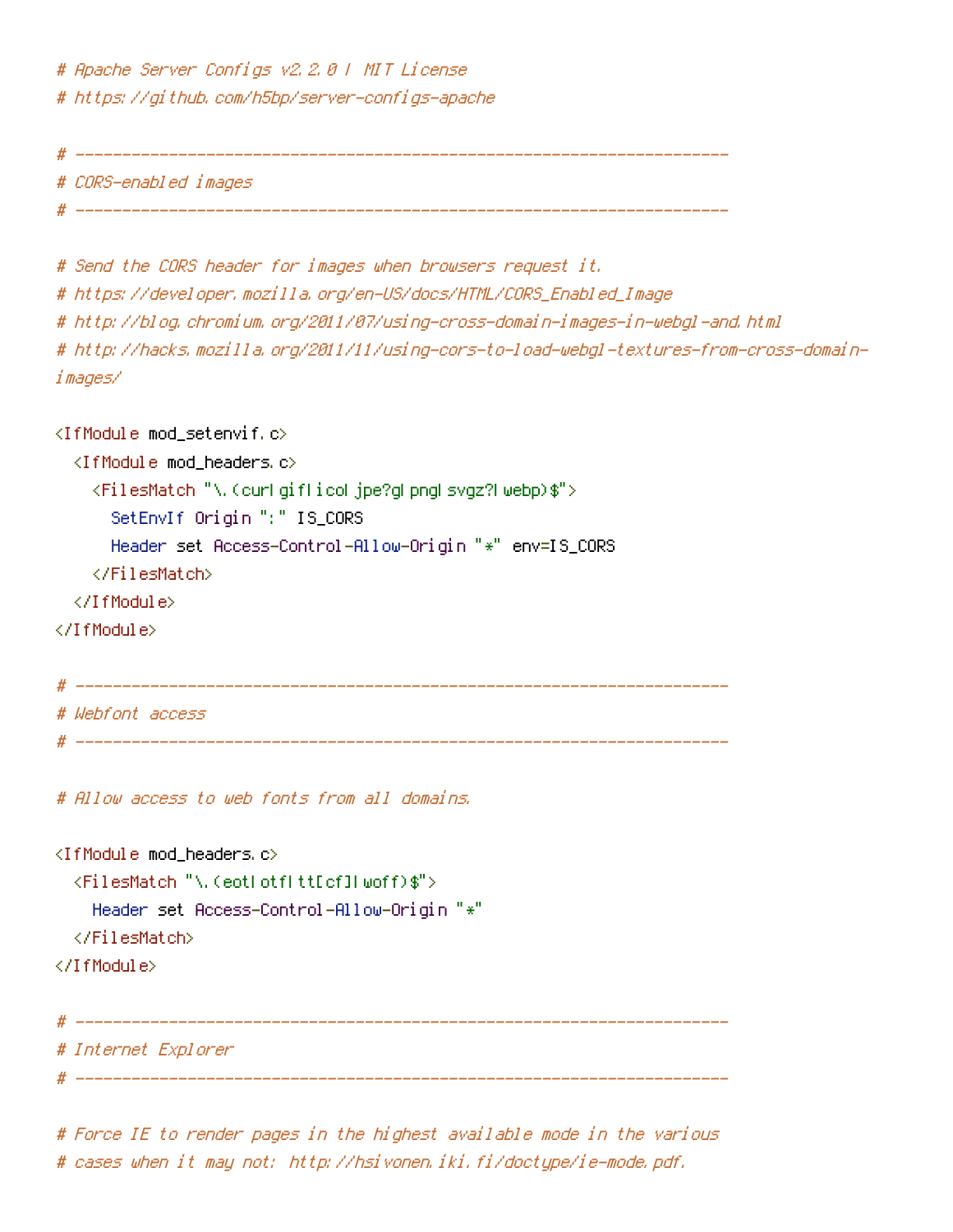#### <IfModule mod\_headers.c>

Header set X-UA-Compatible "IE=edge" # 'mod\_headers' can't match based on the content-type, however, we only # want to send this header for HTML pages and not for the other resources <FilesMatch "\.(appcache|crx|css|cur|eot|gif|htc|ico|jpe? g| js| m4a| m4v| manifest| mp4| oex| oga| ogg| ogv| opus| otf| pdf| png| safariextz| svgz?

|ttf|vcf|webapp|webm|webp|woff|xml|xpi)\$">

Header unset X-UA-Compatible

</FilesMatch>

</IfModule>

# ---------------------------------------------------------------------- # Proper MIME type for all files # ----------------------------------------------------------------------

<IfModule mod\_mime.c>

#### # Audio

| AddTupe audio/mp4 | m4a f4a f4b |               |
|-------------------|-------------|---------------|
| AddTupe audio/ogg |             | loga ogg opus |

#### # Data interchange

| AddType application/json    | json map |
|-----------------------------|----------|
| AddType application/ld+json | jsonld   |

# JavaScript

| # Normalize to standard type (it's sniffed in IE anyways); |      |
|------------------------------------------------------------|------|
| AddType application/javascript                             | -15. |

#### # Video

| AddTupe video/mp4   | f4v f4p m4v mp4 |  |
|---------------------|-----------------|--|
| AddType video/ogg   | ogv             |  |
| AddTupe video/webm  | webm            |  |
| AddTupe video/x-flv | fl v            |  |
|                     |                 |  |
|                     |                 |  |

# # Web fonts

| AddTupe application/font-woff         | -liinf f |
|---------------------------------------|----------|
| AddType application/vnd.ms-fontobject | eot      |

# Browsers usually ignore the font MIME types and simply sniff the bytes to figure out the font type.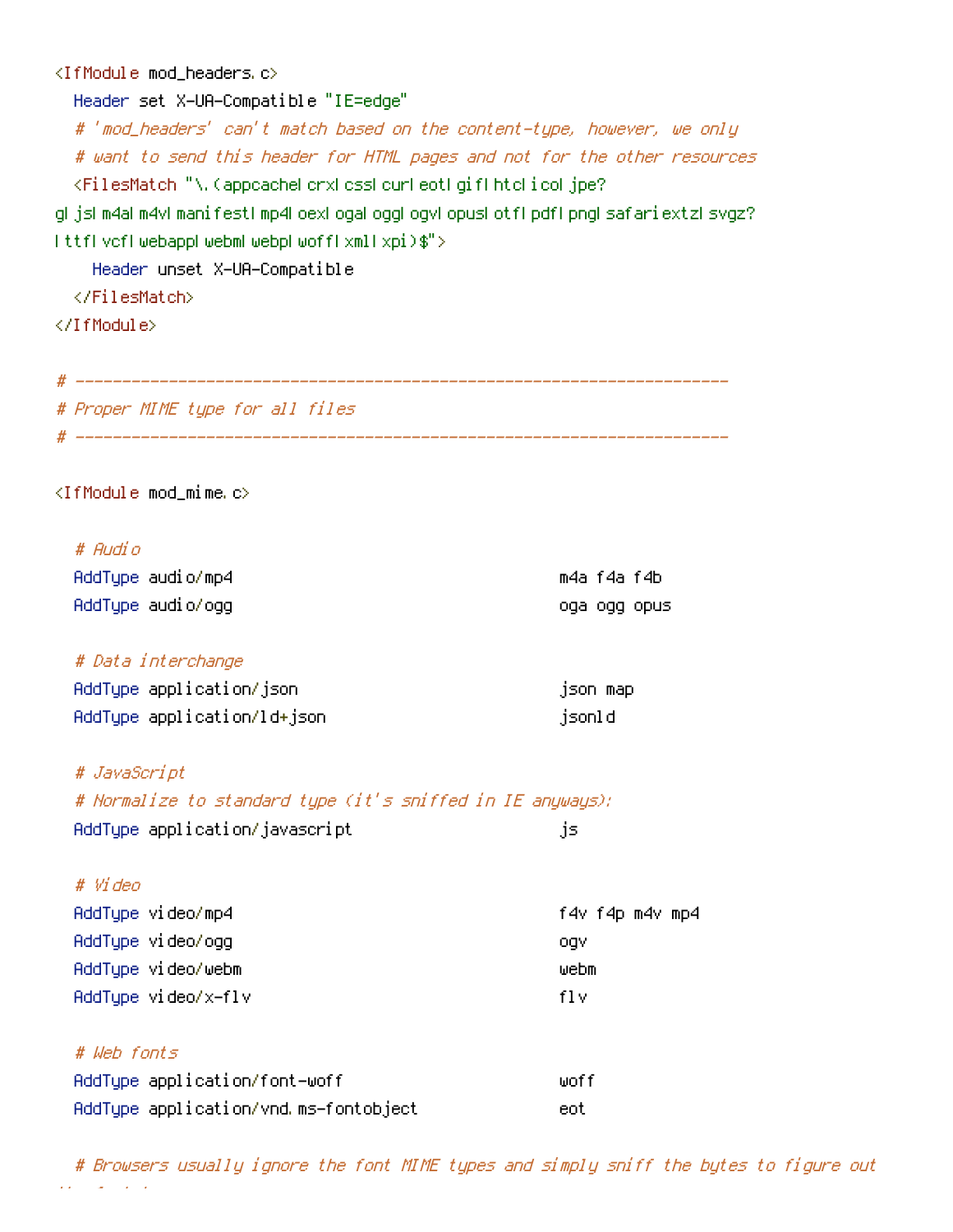#### the font type.

# Chrome however, shows <sup>a</sup> warning if any other MIME types are used for the following fonts.

| AddType application/x-font-ttf              | tte ttf           |
|---------------------------------------------|-------------------|
| AddType font/opentype                       | otf               |
|                                             |                   |
| # Make SVGZ fonts work on iPad:             |                   |
| AddType image/svg+xml                       | svgz              |
| AddEncoding gzip                            | svgz              |
|                                             |                   |
| # Other                                     |                   |
| AddType application/octet-stream            | safariextz        |
| AddType application/x-chrome-extension      | crx               |
| AddType application/x-opera-extension       | oex               |
| AddType application/x-web-app-manifest+json | webapp            |
| AddType application/x-xpinstall             | xpi               |
| AddType application/xml                     | atom rdf rss xml  |
| AddType image/webp                          | Webp              |
| AddType image/x−icon                        | cur               |
| AddType text/cache-manifest                 | appcache manifest |
| AddType text/vtt                            | vtt               |
| AddType text/x-component                    | htc               |
| AddType text/x-vcard                        | vef               |

#### </IfModule>

| # |                  |
|---|------------------|
|   | # UTF-8 encoding |
| # |                  |

# Use UTF-8 encoding for anything served text/plain or text/html AddDefaultCharset utf-8

# Force UTF-8 for <sup>a</sup> number of file formats <IfModule mod\_mime.c> AddCharset utf-8 .atom .css .js .json .rss .vtt .webapp .xml </IfModule>

# ----------------------------------------------------------------------

# Start rewrite engine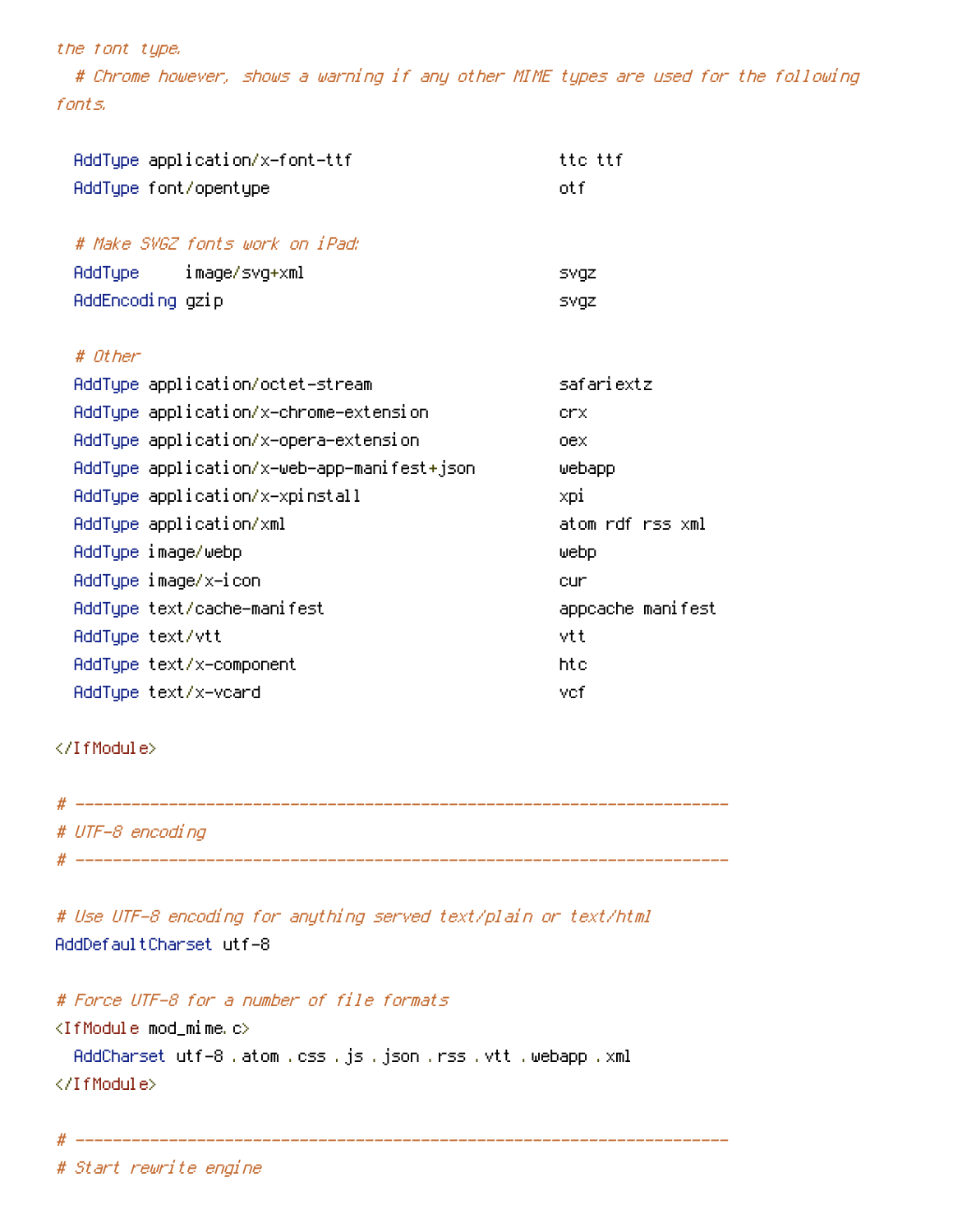# Turn on the rewrite engine <IfModule mod\_rewrite.c> Options +FollowSymlinks # Options +SymLinksIfOwnerMatch RewriteEngine On # RewriteBase / </IfModule>

# rewrite www.domain.com to domain.com <IfModule mod\_rewrite.c> RewriteCond %{HTTPS} !=on RewriteCond %(HTTP\_HOST) ^www\.(.+)\$ [NC] RewriteRule ^ http://%1%{REQUEST\_URI} [R=301,L] </IfModule>

# ---------------------------------------------------------------------- # Redirects # ----------------------------------------------------------------------

# ----------------------------------------------------------------------

#  $\triangleleft$  fModule mod rewrite.c>

# RewriteEngine On

# RewriteCond %{HTTP\_HOST} ^producteursdepoulet.armystage\.com [NC]

# RewriteRule (.\*) http://www.producteursdepoulet.armystage.com/\$1 [L,R=301]

# </IfModule>

# Redirect 301 /courtyard http://ottawafringe.com/whats-on/fringe-courtyard

# ------------------------------------------------------------------------------ # File access # ------------------------------------------------------------------------------

# Block access to directories without <sup>a</sup> default document

<IfModule mod\_autoindex.c> Options -Indexes </IfModule>

# - - - - - - - - - - - - - - - - - - - - - - - - - - - - - - - - - - - - - - -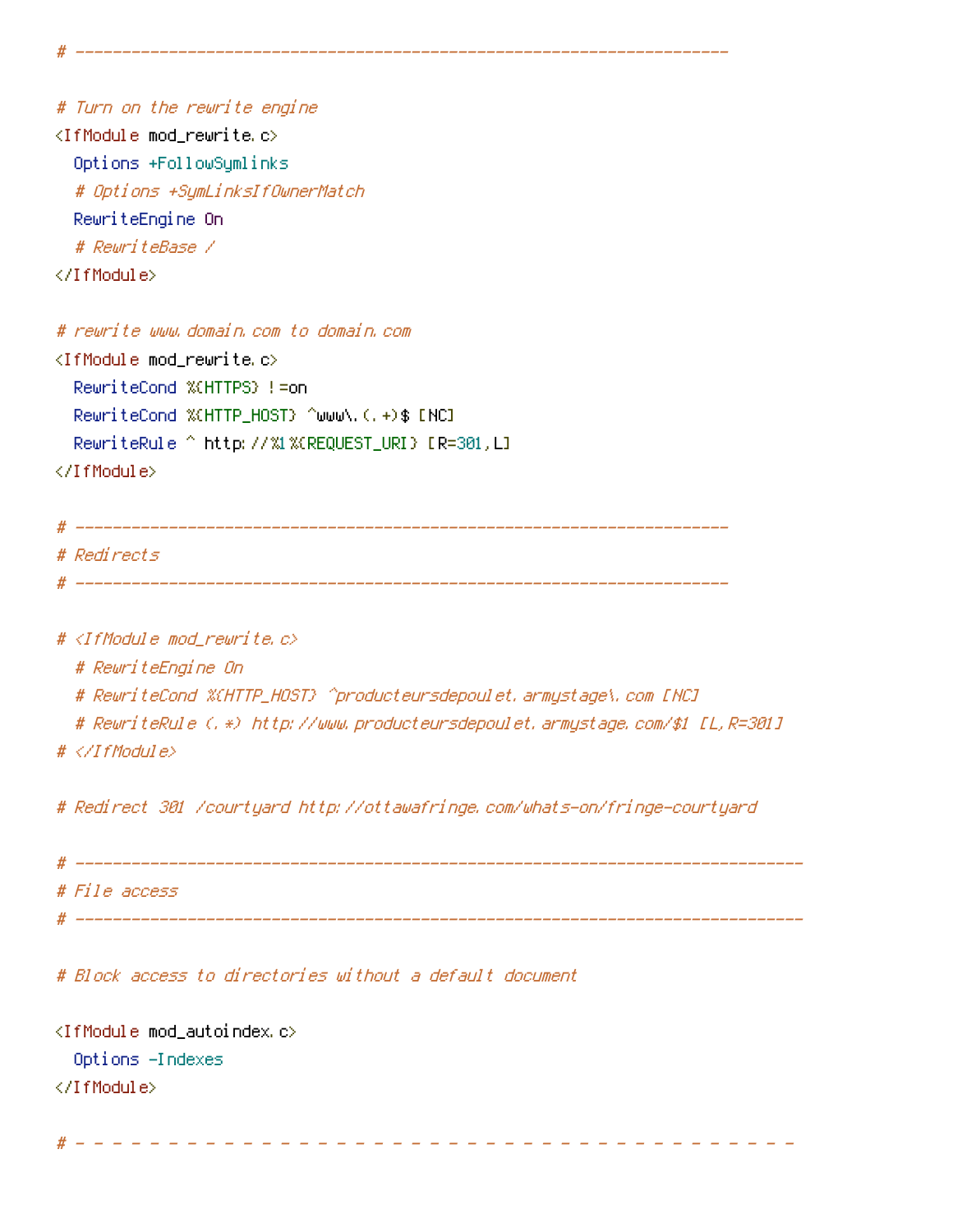# Block access to hidden files and directories

<IfModule mod\_rewrite.c> RewriteCond %{SCRIPT\_FILENAME} -d [OR] RewriteCond %{SCRIPT\_FILENAME} -f RewriteRule " $(^{\circ}$ ( $^{\circ}$ ) $\lambda$ , " - [F] </IfModule>

# - - - - - - - - - - - - - - - - - - - - - - - - - - - - - - - - - - - - - - -

# Block access to files that can expose sensitive information.

# By default, block access to backup and source files that may be left by some # text editors and can pose <sup>a</sup> security risk when anyone has access to them. # http://feross.org/cmsploit/

# IMPORTANT: Update the `<FilesMatch>` regular expression from below to include # any files that might end up on your production server and can expose sensitive # information about your website. These files may include: configuration files, # files that contain metadata about the project (e.g.: project dependencies), # build scripts, etc..

<FilesMatch "(^#.\*#|\.(bak|config|dist|fla|in[ci]|log|psd|sh|sql|sw[op])|~)\$">

# Apache < 2.3 <IfModule !mod\_authz\_core.c> Order allow,deny Deny from all Satisfy All </IfModule>

</FilesMatch>

# ############################################################################## # # WEB PERFORMANCE # ############################################################################## # ------------------------------------------------------------------------------

#### # Compression

# ------------------------------------------------------------------------------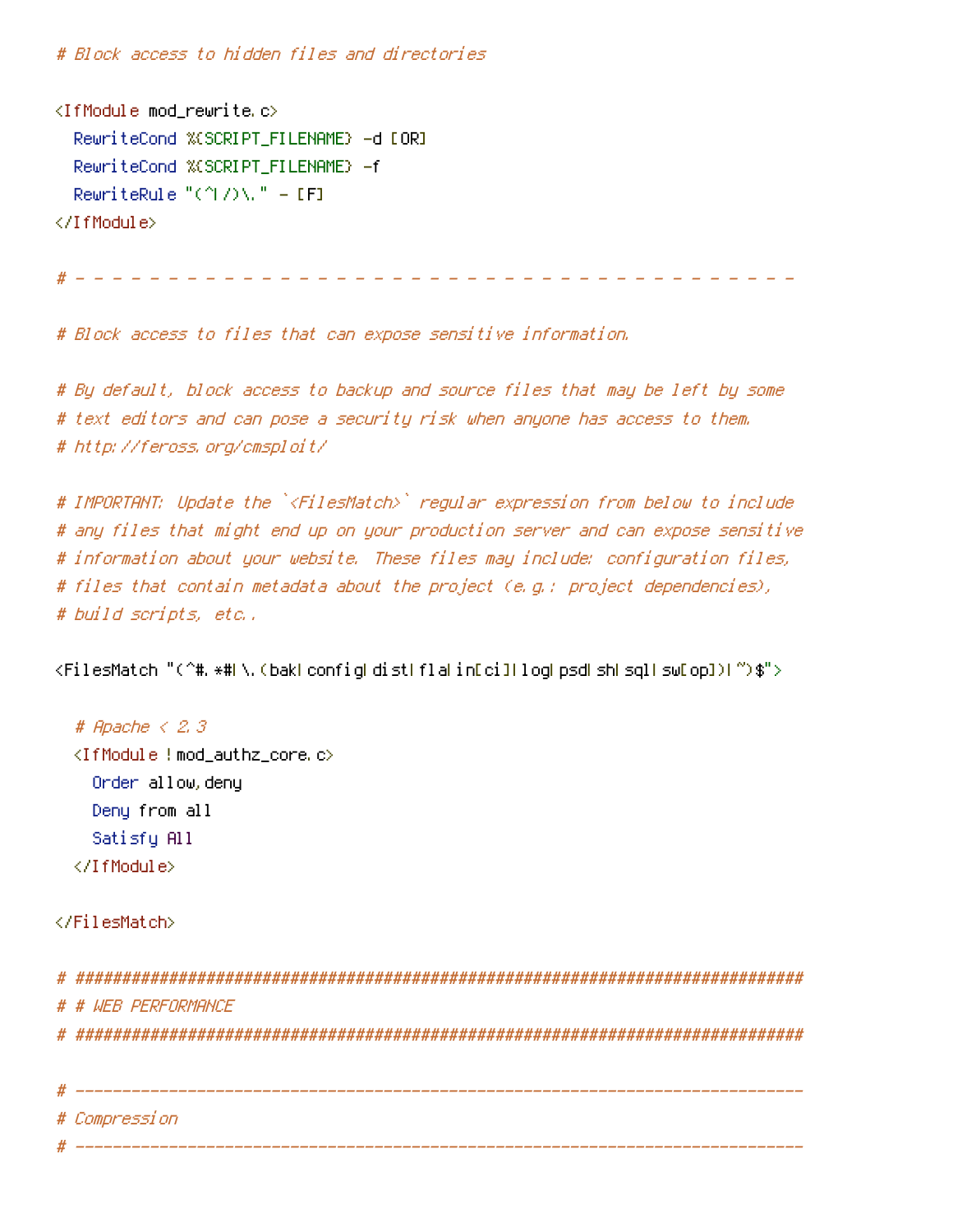# Force compression for mangled headers.

<IfModule mod\_setenvif.c>

<IfModule mod\_headers.c>

SetEnvIfNoCase ^(Accept-EncodXng|X-cept-Encoding|X{15}|~{15}|-{15})\$

 $\hat{C}$ ((gzip|deflate)\s\*,?\s\*)+|[X~-]{4,13}\$ HAVE\_Accept-Encoding

RequestHeader append Accept-Encoding "gzip,deflate" env=HAVE\_Accept-Encoding </IfModule>

</IfModule>

```
# Compress all output labeled with one of the following MIME-types
```
# (for Apache versions below 2.3.7, you don't need to enable 'mod\_filter'

```
# and can remove the 'IfModule mod_filter.c' and '/IfModule' lines
```

```
# as 'AddOutputFilterByType' is still in the core directives).
```
# <IfModule mod\_filter.c>

AddOutputFilterByType DEFLATE application/atom+xml \

application/javascript \ application/json \ application/rss+xml \ application/vnd.ms-fontobject \ application/x-font-ttf \ application/x-web-app-manifest+json \ application/xhtml+xml \ application/xml \ font/opentype \ image/svg+xml \ image/x-icon \ text/css \ text/html \ text/plain \ text/x-component \ text/xml

# </IfModule>

</IfModule>

```
# ------------------------------------------------------------------------------
# ETag removal
              # ------------------------------------------------------------------------------
```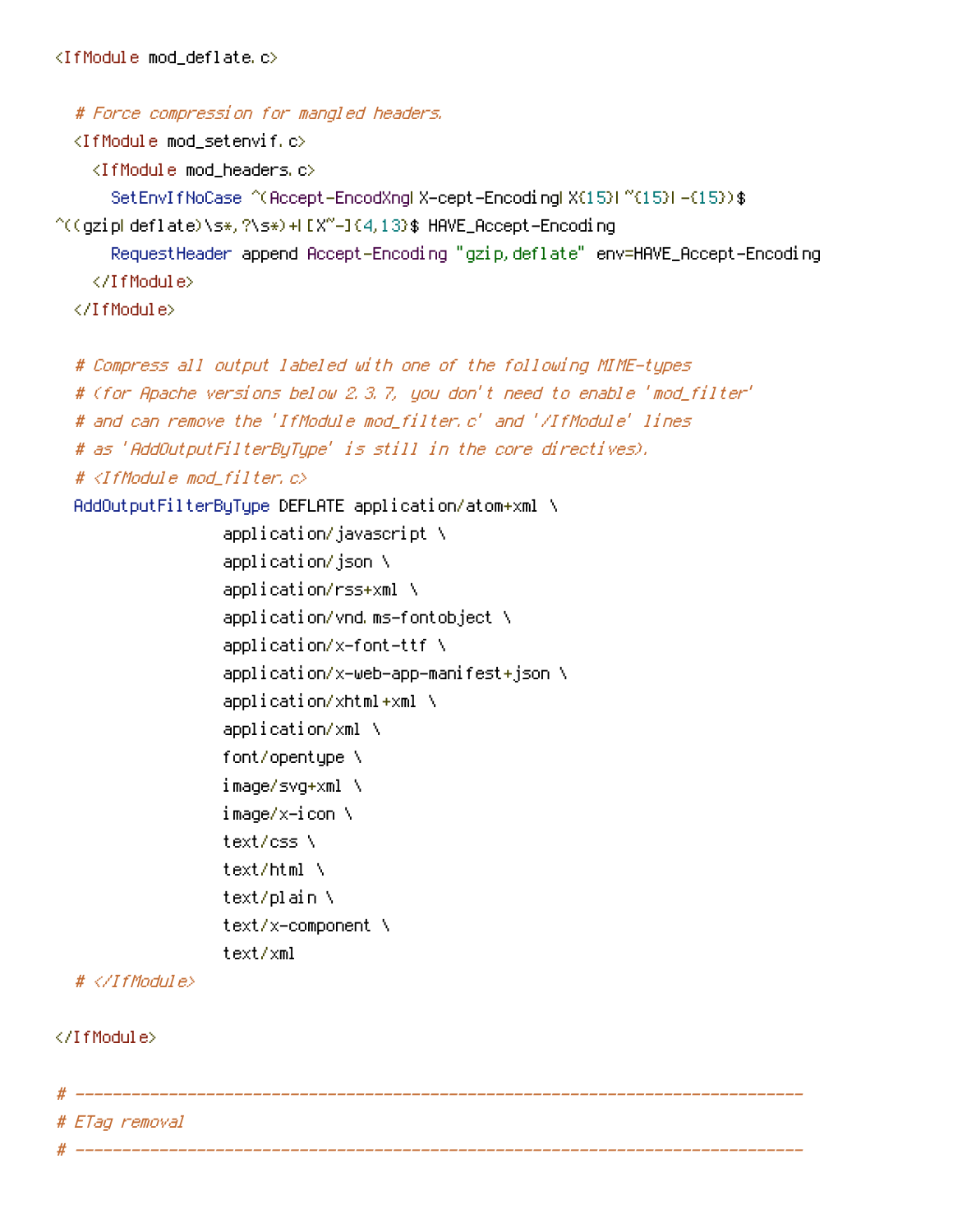# Since we're sending far-future expires headers (see below), ETags can be removed

<IfModule mod\_headers.c> Header unset ETag </IfModule>

FileETag None

# Expires headers (for better cache control)

# The following expires headers are set pretty far in the future. If you don't # control versioning with filename-based cache busting, consider lowering the # cache time for resources like CSS and JS to something like 1 week.

# ------------------------------------------------------------------------------

# ------------------------------------------------------------------------------

<IfModule mod\_expires.c>

| ExpiresActive on                     |                         |
|--------------------------------------|-------------------------|
| ExpiresDefault                       | "access plus 1 month"   |
| $#$ $CSS$                            |                         |
| ExpiresByType text/css               | "access plus 1 year"    |
| # Data interchange                   |                         |
| ExpiresByType application/json       | "access plus 0 seconds" |
| ExpiresByType application/xml        | "access plus 0 seconds" |
| ExpiresByType text/xml               | "access plus 0 seconds" |
| # Favicon (cannot be renamed!)       |                         |
| ExpiresByType image/x-icon           | "access plus 1 week"    |
| # HTML components (HTCs)             |                         |
| ExpiresByType text/x-component       | "access plus 1 month"   |
| # HTML                               |                         |
| ExpiresByType text/html              | "access plus 0 seconds" |
| # JavaScript                         |                         |
| ExpiresByType application/javascript | "access plus 1 year"    |